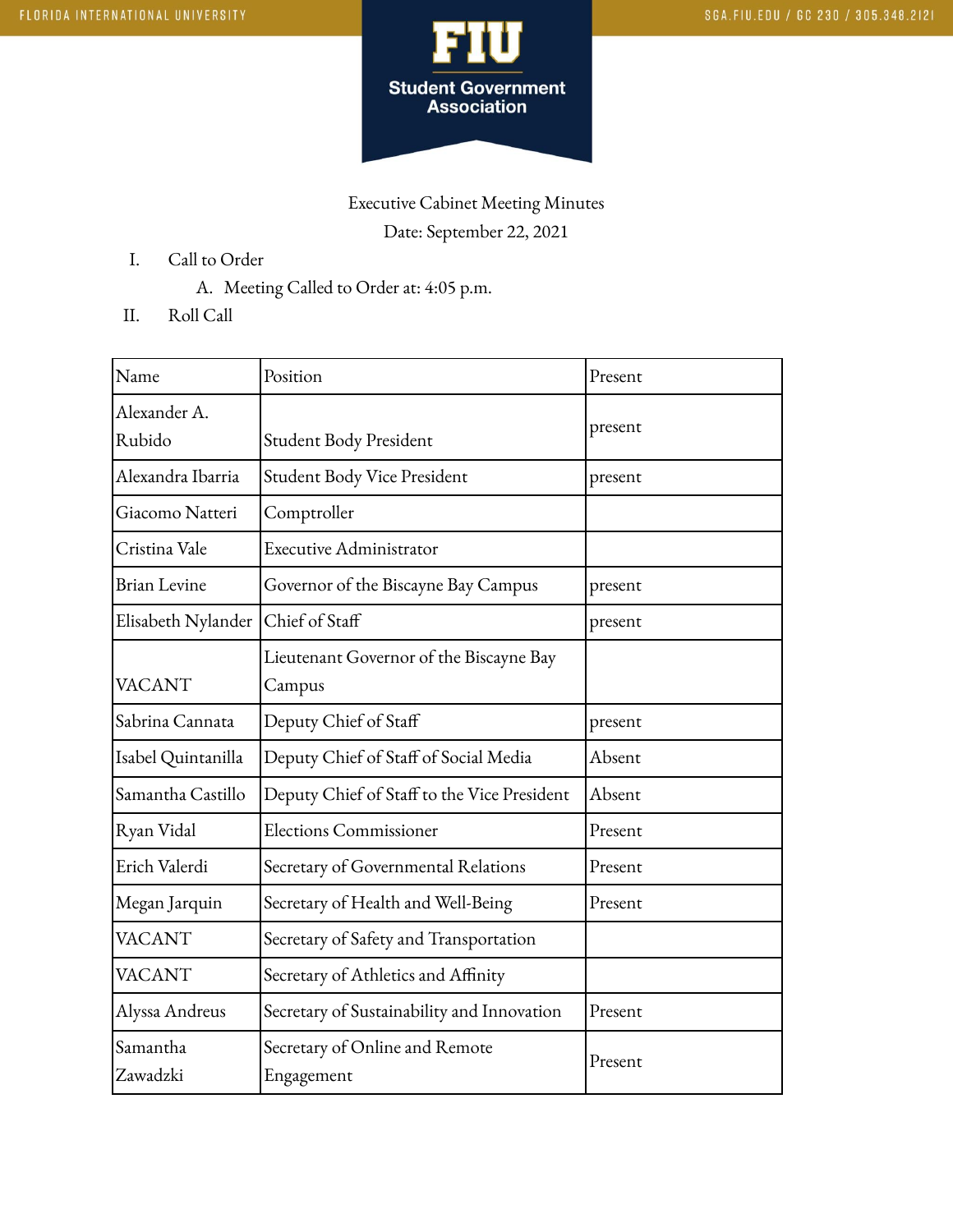| Fiorella Biagioni | Secretary of Student Affairs                                         |         |
|-------------------|----------------------------------------------------------------------|---------|
| <b>VACANT</b>     | Secretary of Veteran Affairs                                         |         |
| lMariam Ramirez   | Secretary of Diversity and Inclusion                                 | Present |
| Isabella Herrera  | Staff Secretary of Environmental Resilience<br>and Green Initiatives | Present |
| <b>VACANT</b>     | Staff Secretary of Social Justice and<br>Advocacy                    |         |
| <b>VACANT</b>     | Staff Secretary of Talent Recruitment and<br>Leadership Development  |         |
| Roshaiya Wilson   | Staff Secretary of Campus Engagement                                 | Present |
| <b>VACANT</b>     | Staff Secretary of TBA                                               |         |
| <b>VACANT</b>     | Deputy Comptroller                                                   |         |
| <b>VACANT</b>     | Director of TBA                                                      |         |
| <b>VACANT</b>     | Director of TBA                                                      |         |
| <b>VACANT</b>     | Director of TBA                                                      |         |
| <b>VACANT</b>     | Director of TBA                                                      |         |

## III. Reports

- A. Student Body President
	- 1. If anyone has not submitted their HR paperwork, your application will be terminated
	- 2. We need to fill up the remaining cabinet positions
- B. Student Body Vice President
	- 1. Looking forward to working with all of you! If anyone needs anything please feel free to reach out!
	- 2. Possible Pre-recharge for finals
- C. Comptroller
- D. Executive Administrator
- E. Governor of the Biscayne Bay Campus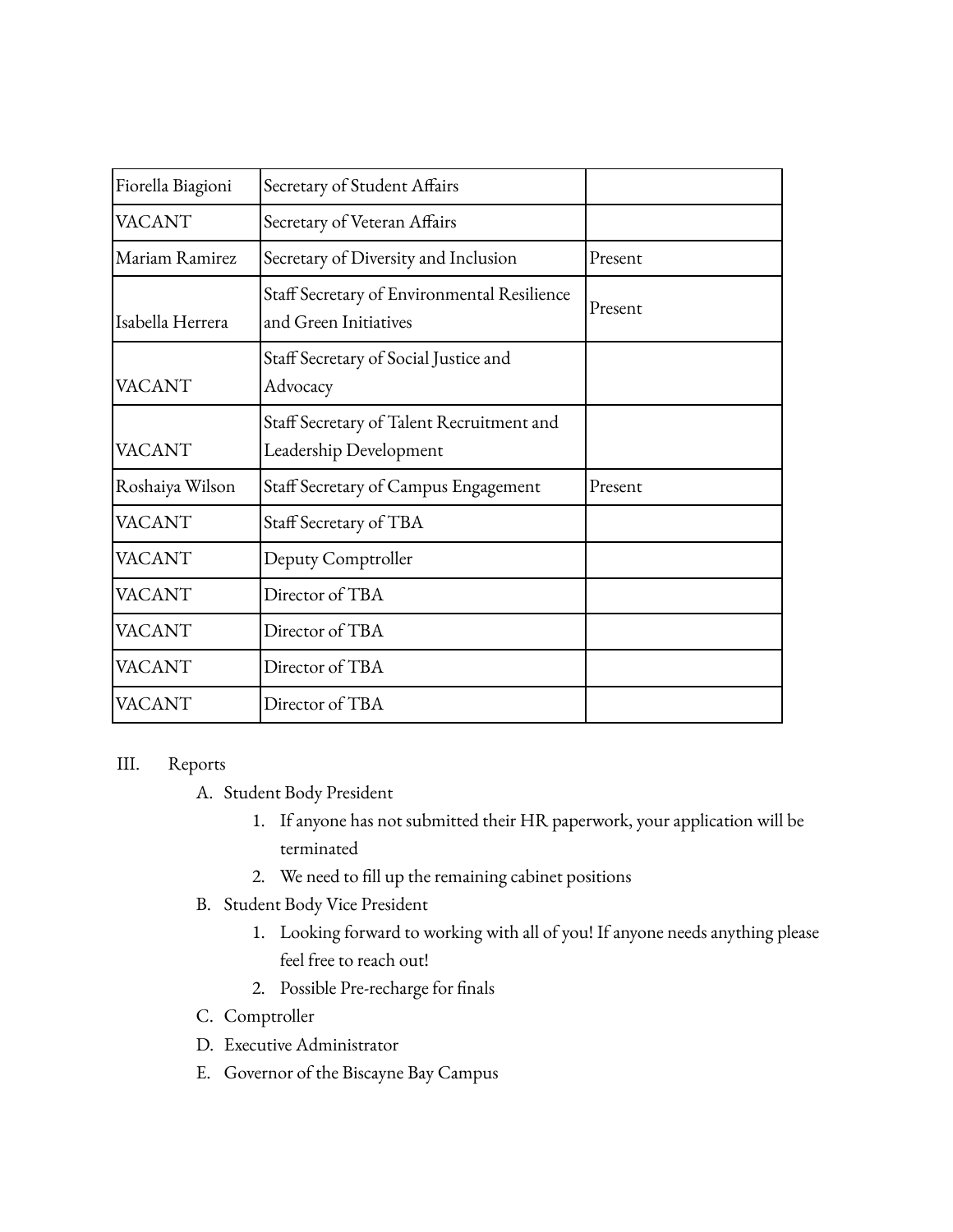- 1. Dealing with Bayview fraud issues, not only for myself but also several students have come forward with complaints of fraud
- 2. Another applicant for lieutenant governor as well as a secretary position
- 3. Vaccinations at BBC have unfortunately stopped due to lack of workers
- F. Chief of Staff
	- 1. Everyone submitted their weekly report and please continue to do so. Before wednesdays is preferred
	- 2. I'll be out of town this weekend so if anyone has anything they need help with please reach out to members of cabinet for help
- G. Lieutenant Governor of the Biscayne Bay Campus
	- 1. Vacant
- H. Deputy Chief of Staff
	- 1. Had open communication with most of cabinet aiding them in their ventures
	- 2. Looking for collaboration with career and talent on recharge for finals.
- I. Deputy Chief of Staff of Social Media
- J. Deputy Chief of Staff to the Vice President
- K. Elections Commissioner
	- 1. Submitted publication request
	- 2. Chose to make this years theme "out of this world"
- L. Secretary of Governmental Relations
	- 1. Still planning event with government officials
	- 2. Gained helpful tips from colleagues on suggestions for how to make the best event possible
- M. Secretary of Health and Well-Being
	- 1. Visit to student health center is coming up
	- 2. Will be at tabling events later this semester
	- 3. What do students want to be added to the health center?
- N. Secretary of Safety and Transportation
	- 1. Vacant
- O. Secretary of Athletics and Affinity
	- 1. Vacant
- P. Secretary of Sustainability and Innovation
	- 1. Planning cleanup on nature reserve
	- 2. Setting up collaborations with committee of sustainability in senate